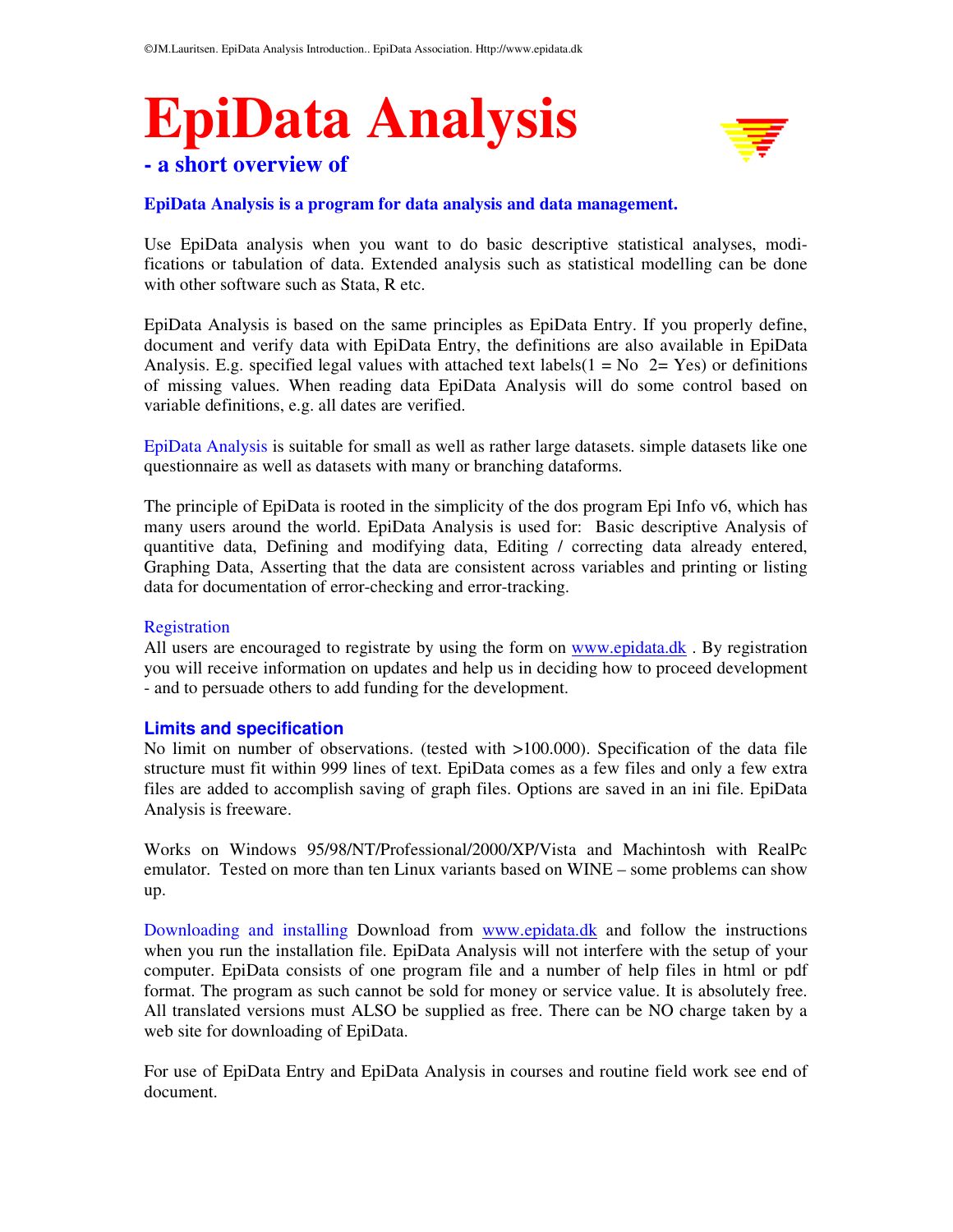# **Notice: screenplots in this document are NOT updated to version 2.1 of EpiData Analysis**

# **1. Setup screen of EpiData:**

Get the latest version from **Http://www.epidata.dk** and install in the language of your preference. The installation and retrieval is  $fast<sup>1</sup>$  since the whole size of the programme is small (2.5Mb in total). Simply run the installation file and follow the instructions<sup>2</sup>.

The EpiData Analysis screen has a "standard" windows layout with one menu line, a toolbar, an output window, a command prompt where you write commands, an output window, a statusbar and depending on user action also a data browser, an editor and smaller windows showing available commands, variables in current file and a history of previous commands.

- A. Start EpiData from either the programme group where you installed the programme or an icon.
- B. First time you run EpiData Analysis the opening screen will be a setup screen where you decide overall size of programme, size for fonts you prefer etc. Just follow the numbers:
- C. After clicking start and exit, the specifications are saved and the program exits. Restart to use the settings<sup>3</sup>.



# **2. First start**

To give you an idea of how the programme works we will now try the "Process Toolbar".

| Edit Window Help<br>File |  |                 |        |                 |
|--------------------------|--|-----------------|--------|-----------------|
| Read Data                |  | Browse Data   → | Graphs | <b>Analysis</b> |

A copy of all output will be saved to the file EAoutput.htm. If you dislike this you can turn output off by choosing the "Close Output file" found under the "Viewer" button.

Press the "Read Data" button to the left on your screen and point your



small size

 $2<sup>2</sup>$  If you are not familiar with installing programmes get  $\frac{1}{2}$  is some networks you are not familiar with installing programmes

might have to ask a supervisor first. However you can always install on a "temp" folder for yourself as a user.

 $3$  If you want to reselect later then view the startepi.htm file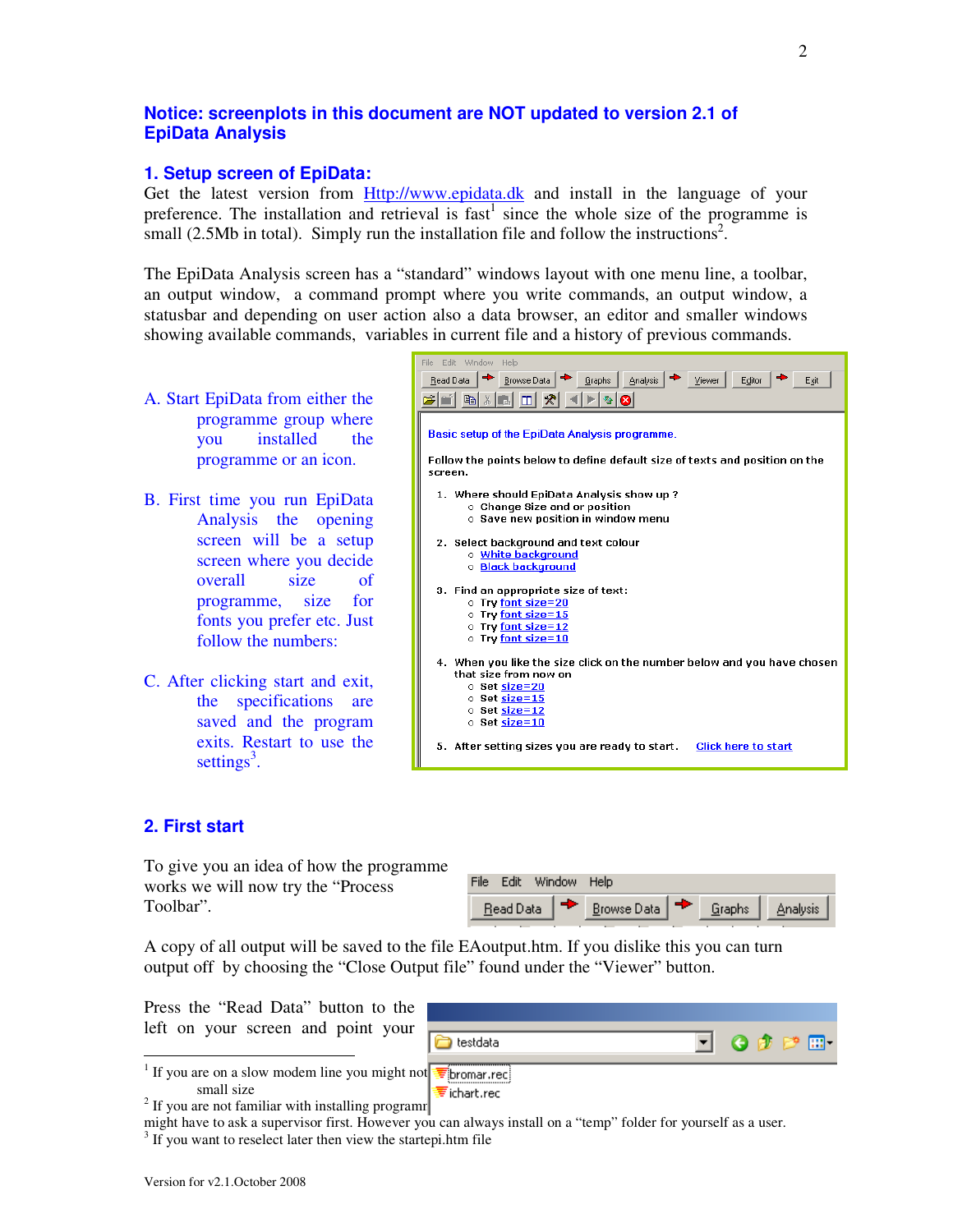disk selector to where you installed the EpiData Analysis programme in the subfolder "testdata".

Select "bromar.rec" (possibly shown only as "bromar"). by double clicking and notice the information in the output window, How many records and fields ? A copy of the data are read into memory.

## **Browse data**

Every time you open a data file it is good practice to view the data.

So on the process tool bar press the "Browse" button, and you get this dialog box:

Select any number of variables or all by the clicking on the boxes next to the variables, or use the buttons., then choose "Run" to close the dialog or "Execute" to do the browse, but leave the dialog open.

A data browser window is shown. Look at the data. Resize the window to cover right half of the screen and close it again.

# **Showing a graph**

Now we will try to see some results. Press the **"Graph"** button and you see the small menu, where you choose **"Bar"** 

A dialog is shown to specify the graph further: On the dialog "**Choose X Variable"**. Select **Decgrp** and press **"Run"** 

The graph is shown on a special form with some Write text here - click button buttons. Just press "exit" The graph will be added to 1,200 the output window. 1,000

Try with kmgrp or decgrp variables and notice how the labels are shown at the buttom of the graph..



| <b>BROWSE</b>                                                                                         |                             |  |
|-------------------------------------------------------------------------------------------------------|-----------------------------|--|
| Select Variables<br>id<br>sex<br>error<br>km.<br>kmgrp<br>age<br>agegrp<br>dectime<br>decgrp<br>runok | Variables<br>∴ ≜∥ ∣<br>Mone |  |
| Marathon race completed?                                                                              |                             |  |
| Execute<br>Cancel<br><b>Bun</b>                                                                       | Reset                       |  |

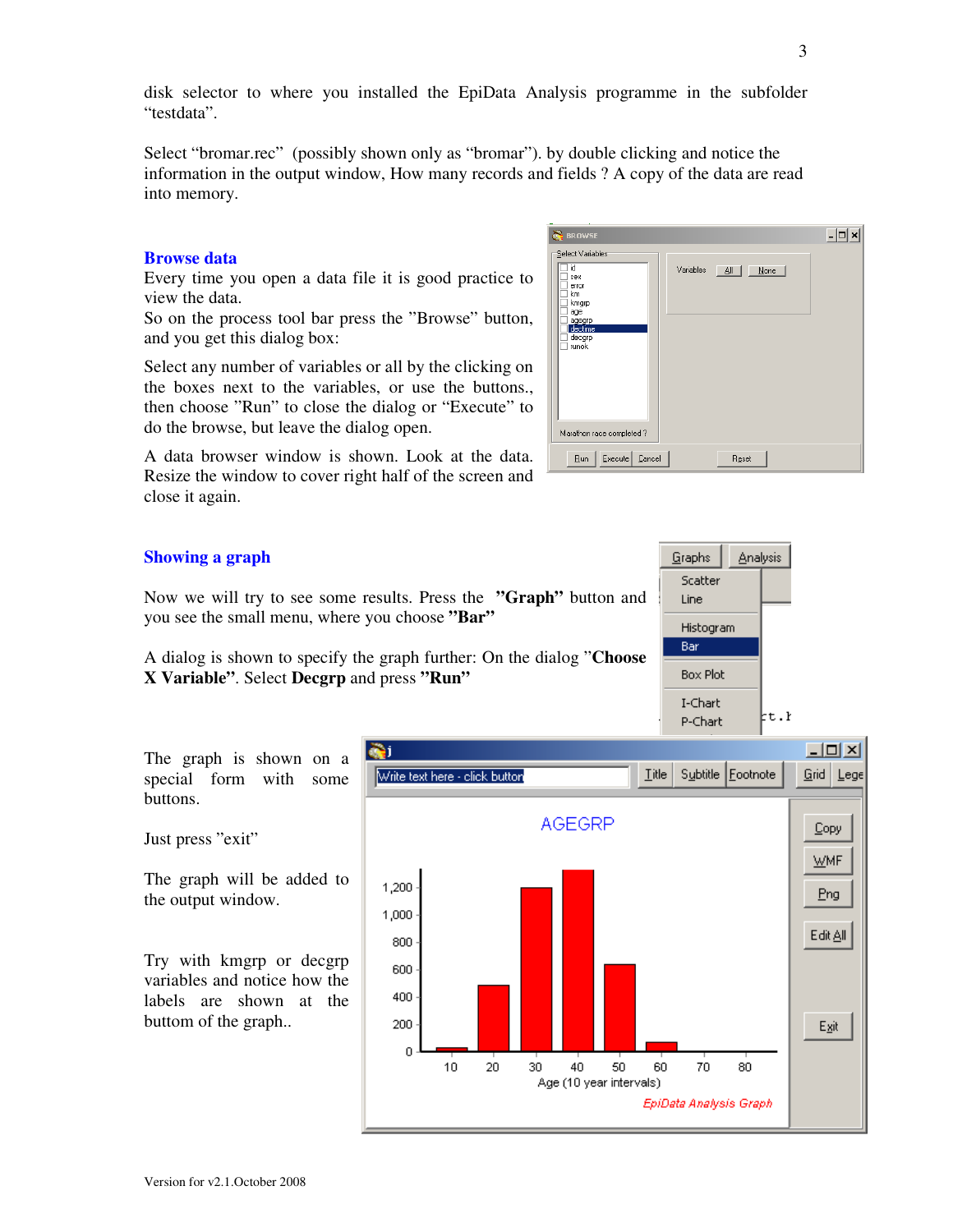## **Showing a table of frequencies**

On the "process toolbar" try now analysis:

Select sex and agegrp variables in the dialog which is shown and press "run", after which you will see these tables:

| FREQ agegrp sex |       |       |  |  |  |  |
|-----------------|-------|-------|--|--|--|--|
| AGEGRP          | No.   | %     |  |  |  |  |
| 10              | 35 -  | 0.92  |  |  |  |  |
| 20              | 489.  | 12.92 |  |  |  |  |
| 30              | 1198  | 31.64 |  |  |  |  |
| 40              | 1337. | 35.31 |  |  |  |  |
| 50              | 642.  | 16.96 |  |  |  |  |
| 60              | 75.   | 1.98  |  |  |  |  |
| 70              | 9     | 0.24  |  |  |  |  |
| 80              | 1     | 0.03  |  |  |  |  |
| Total           | 3786  | 100%  |  |  |  |  |
| SEX             | No.   | %     |  |  |  |  |
| Female          | 490.  | 12.17 |  |  |  |  |
| Male            | 3537  | 87.83 |  |  |  |  |
| Total           | 4027  | 100%  |  |  |  |  |

## **Showing means of age by time**

Choose in Analysis instead "Means", notice the options here "test means" and how labels are shown. The first variable you choose is the one for which means are calculated , and the second will give the grouping. Press "run" or "execute" and the table below will show up. Note that **age** must be the top variable.

÷ Analysis Describe Means Frequency Tables EpiTables  $\dots$ More

| ÷<br>MEANS<br>Select Variables<br>id<br><b>⊠</b> sex<br>error<br>km<br>▽<br>kmgrp |                                                                                                                                   |
|-----------------------------------------------------------------------------------|-----------------------------------------------------------------------------------------------------------------------------------|
| age<br>agegrp<br>dectime<br>decgrp<br>runok                                       | Variable<br>km<br>By:<br>sex<br>${\color{MyBlue}\mathsf{Test}\,\mathsf{Means}}$ $\overline{\blacktriangledown}$<br>Missing $\Box$ |
| Run<br>Execute<br>Cancel                                                          | Labels<br>Valuelabel+value V<br>Reset                                                                                             |

Are males or females on average the youngest ?

| Age (1996-year of birth) |            |                      |             |             |        |                                             |       |       |       |
|--------------------------|------------|----------------------|-------------|-------------|--------|---------------------------------------------|-------|-------|-------|
| <b>SEX</b>               | Obs.       | Sum                  |             |             |        | Mean Variance Std Dev (95% CI mean) Std Err |       |       |       |
| Female 463               |            | 20094.0              | 43.40 77.97 |             | 8.83   | 42.59                                       | 44.21 | 0.41  |       |
| Male                     | 3323       | 133646.0 40.22 97.60 |             |             | 9.88   | 39.88                                       | 40.55 | 0.17  |       |
| <b>SEX</b>               | Minimum p5 |                      | p10         | p25         | Median | p75                                         | p90   | p95   | Max.  |
| Female 19.00             |            | 28.00                |             | 30.00 38.00 | 44.00  | 50.00                                       | 53.00 | 56.00 | 70.00 |
| Male                     | 16.00      | 24.00                |             | 27.00 33.00 | 40.00  | 47.00                                       | 53.00 | 56.00 | 84.00 |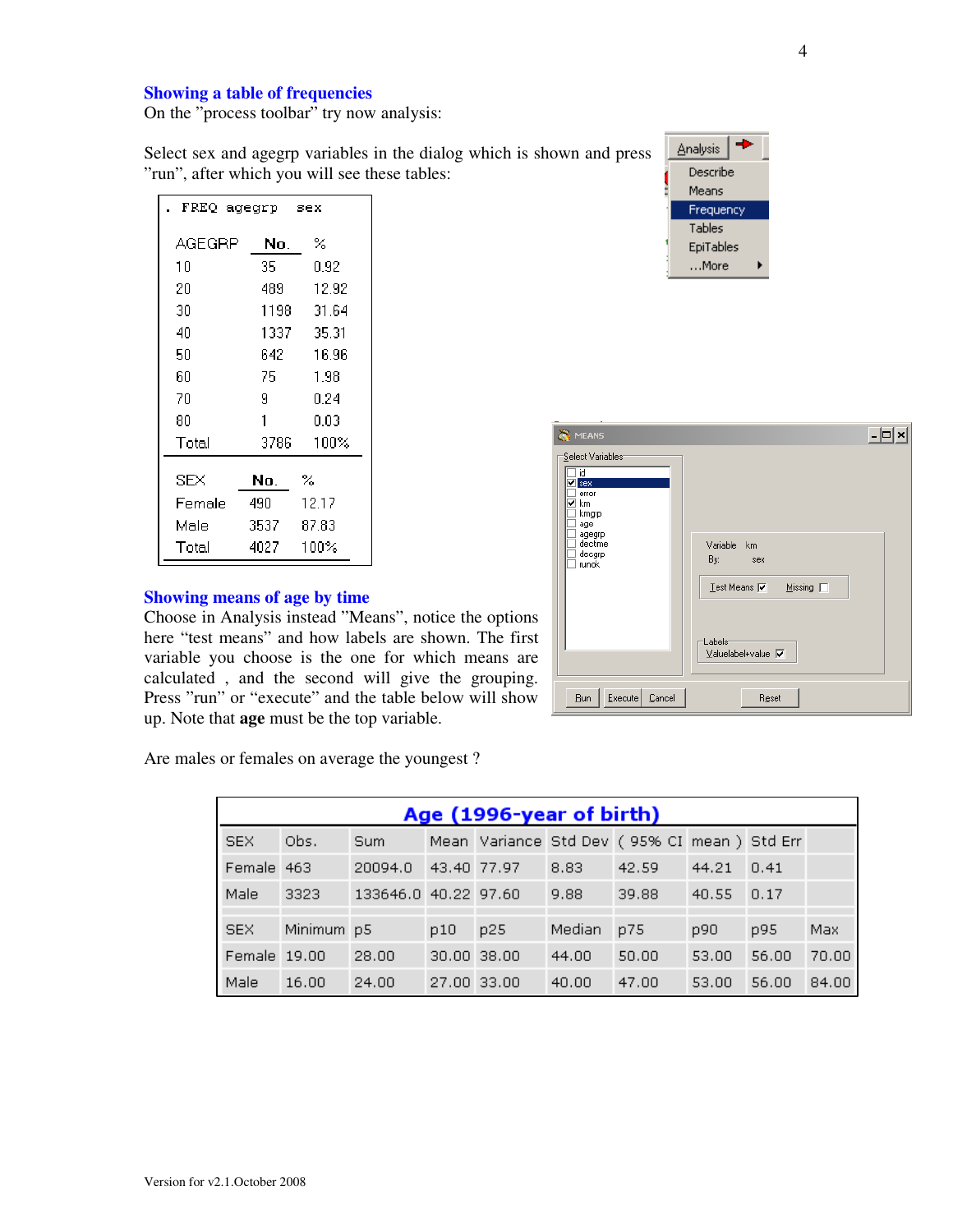## **3. Which elements are on the screen ?**

You have now acquainted your self with the programme and working with the **process toolbar. On this page you see** a complete picture.



To get acquainted with the windows try the following:

- 1. Switch the extra windows on the right on and off a few times: Press keys: F2, F3 or F7
- 2. Resize the program by dragging in sides or the separator between output window (viewer) and right side parts.
- 3. Save current position in window menu. "Save Window Position"
- 4. Try to change folder by clicking on the lower left side of the statusbar.
- 5. Try the editor. From within you can run commands or save pgm files for future use.
- 6. Try the help menu. If you are connected to internet you can activate "Check Version" part which will compare your version with the most updated on on www.epidata.dk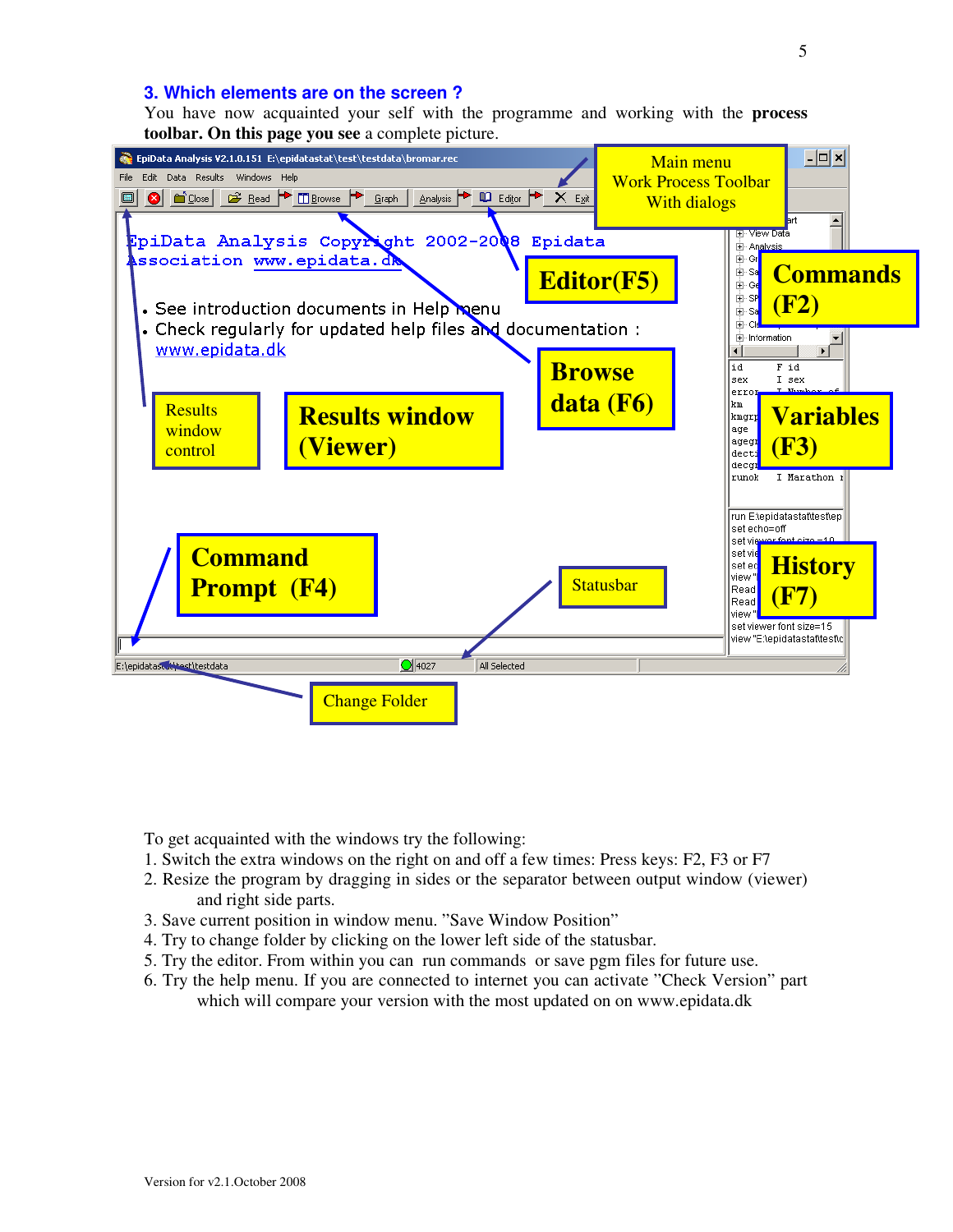# **Further introduction and support**

Try the programme as it is and experience how you can soon get into more commands or features. If you press F1 an overview of help files is shown and if you press find (Ctrl+F) you can soon see how to get further explanations.

#### **Further Sources for support**:

- 1..Read the help files (press F1) or write a command in command prompt and press F1 2. Search the epidata-list for a solution or to ask a question.
	- The list is available at http://lists.umanitoba.ca/mailman/listinfo/epidata-list

If you find errors or bugs when using the program or have suggestions for improval please discuss with the EpiData-list available at http://lists.umanitoba.ca/mailman/listinfo/epidata-list

### **Suggested citation of EpiData Analysis program:**

General reference for EpiData Analysis and EpiData DataEntry is:

Lauritsen JM. (Editor) EpiData Data Entry, Data Management and basic Statistical Analysis System. Odense Denmark, EpiData Association, 2000-2008. (Available from Http://www.epidata.dk).

EpiData Analysis is based on a number of individual contributions:

JM.Lauritsen (2001-) Coordinator. Design, interface, implementation, documentation, testdesign, programming. M.Bruus(2004-). Programming and specification. Programming: T.Christiansen(2004-)

- Lauritsen JM. Output design definition in EpiData Analysis. EpiData Association, Odense Denmark, 2005. (Contributor J. Hockin) Http:\\www.epidata.dk\analysisinfo\html output definition.htm
- Development and Specification of SPC modules in collaboration with Gruk, Norway: V.Høgli (2004), B. Nyen  $(2004-)$
- Mahmud S. Design and Implementation of core parsing principles and modules for EpiData Analysis. 2003 (source code).

#### **Funding and acknowledgements.**

An updated list of attained funding is available at Http://www.epidata.dk/funding.htm. Further credits and acknowledgements at: Http://www.epidata.dk/credit.htm . International translations made to several languages, see Http://www.epidata.dk For donations to further development see help file or send an e-mail to info@epidata.dk. Isolated parts of source code based on freeware and shareware components. Please consult credit pages.

#### **Disclaimer**

The EpiData Analysis software program was developed and tested to ensure fail-safe analysis and documentation of data. We made every possible effort in producing a fail-safe program, but cannot in any circumstance be held responsible for errors, loss of data, work time or other losses incurred by or in relation to the program. A copy of test documentation and procedures available on request. It is always good practice to compare different types of software until you are familiar with a given type of software.

#### **Use in courses or routine field work:**

Course materials based on contents of Http://www.epidata.dk cannot be sold for money value without agreements with the EpiData Association. The programme cannot be part of course materials which are sold for money value. Costs for course participation can be paid separately. Organisations outside low-income countries using EpiData as a base for courses or routine field use are expected to assist with funding or support for further development and maintenance of software. Contact info@epidata.dk for clarification. Do always inform of the possibility for free downloading from www.epidata.dk